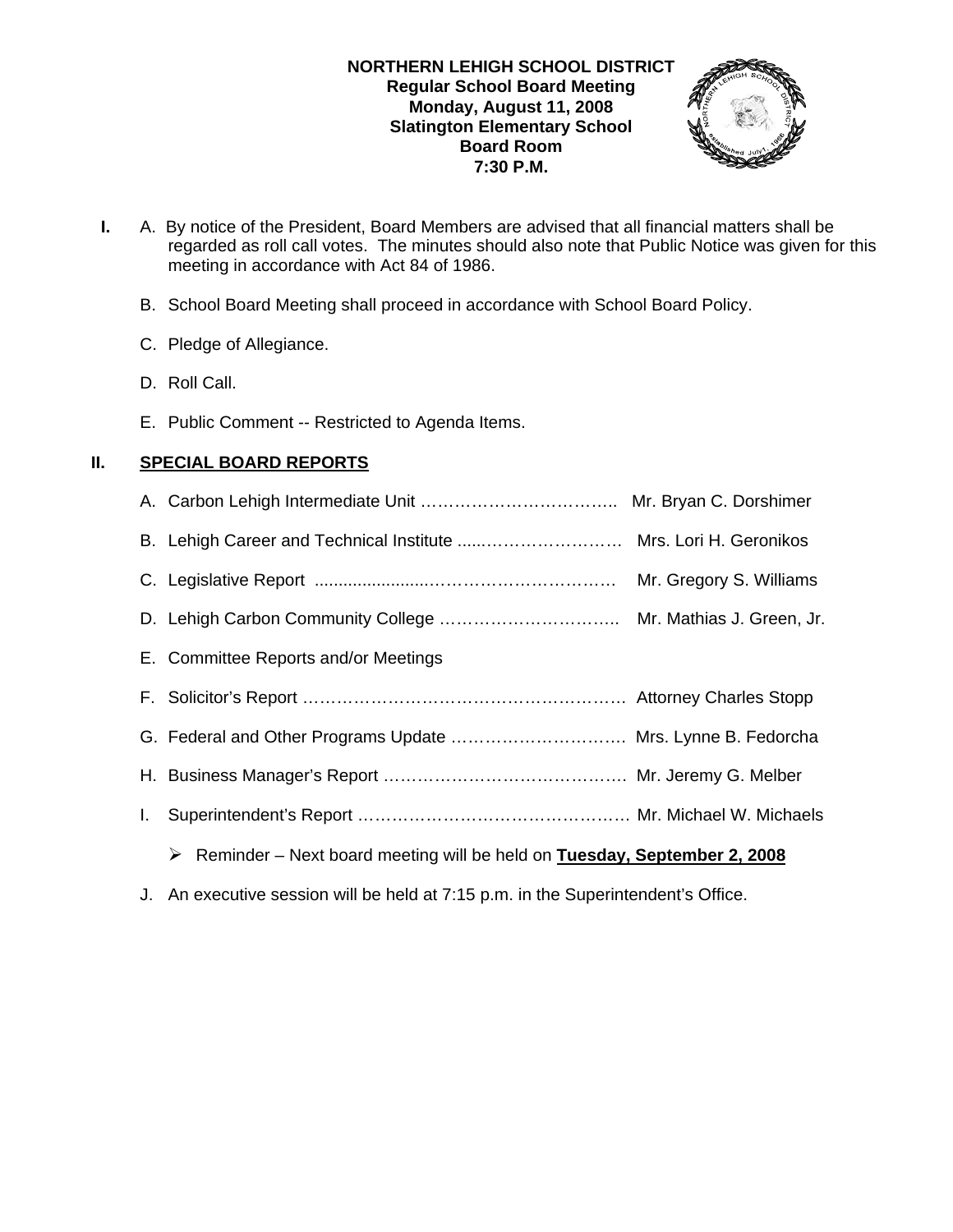### **III. PERSONNEL**

## A. Administrative Transfers

| a. Jill Chamberlain<br>From:<br>To:<br>Salary:<br>Effective: | Middle School/High School Transition Assistant Principal<br>Middle School Principal<br>\$87,000 (prorated for the 2008-2009 school year)<br>September 4, 2008 |
|--------------------------------------------------------------|---------------------------------------------------------------------------------------------------------------------------------------------------------------|
| b. Thomas Mertus                                             |                                                                                                                                                               |
| From:                                                        | Special Education Learning Support Teacher - Grade 6<br><b>Slatington Elementary</b>                                                                          |
| To:                                                          | Elementary ESL Teacher, replacing Michelle Fleck who<br>resigned                                                                                              |
| Salary:                                                      | \$45,500 (no change in salary)                                                                                                                                |
| Effective:                                                   | August 25, 2008                                                                                                                                               |
| c. Nicole Kovich                                             |                                                                                                                                                               |
| From:                                                        | Special Education Life Skills Support Teacher -<br><b>Slatington Elementary</b>                                                                               |
| To:                                                          | Special Education Learning Support Teacher - Grade 6<br>Slatington Elementary, replacing Thomas Mertus who<br>was transferred                                 |
| Salary:                                                      | \$46,300 (no change in salary)                                                                                                                                |
| Effective:                                                   | August 25, 2008                                                                                                                                               |

### B. Appointments **-** Instructional

| <b>Amberly Drey</b>      | <b>Temporary Vacancy Replacement</b>                            |
|--------------------------|-----------------------------------------------------------------|
| Assignment:              | 2 <sup>nd</sup> Grade Teacher Peters Elementary replacing Susan |
|                          | Heil who was granted a leave of absence                         |
| Salary:                  | \$40,500 (Step 1 Bachelors on the 2008-2009 CBA                 |
|                          | Salary Schedule)                                                |
| Effective:               | August 25, 2008                                                 |
| <b>Termination Date:</b> | On or about January 23, 2009                                    |
|                          |                                                                 |

## C. Resignation

Accept the voluntary resignation of Thomas Trimble from his position as maintenance staff employee, effective May 29, 2008.

### D. Salary Adjustments

Acknowledge the following teachers who have completed the requirements per the Collective Bargaining Agreement that would entitle them to a salary increase for the 2008-2009 school year:

| <b>Kimberly Jones</b><br>From:<br>To: | Step 3B<br>Step 3B+24 |
|---------------------------------------|-----------------------|
| Amanda Lychak<br>From:                | Step 8B+24            |
| To:                                   | Step 8M               |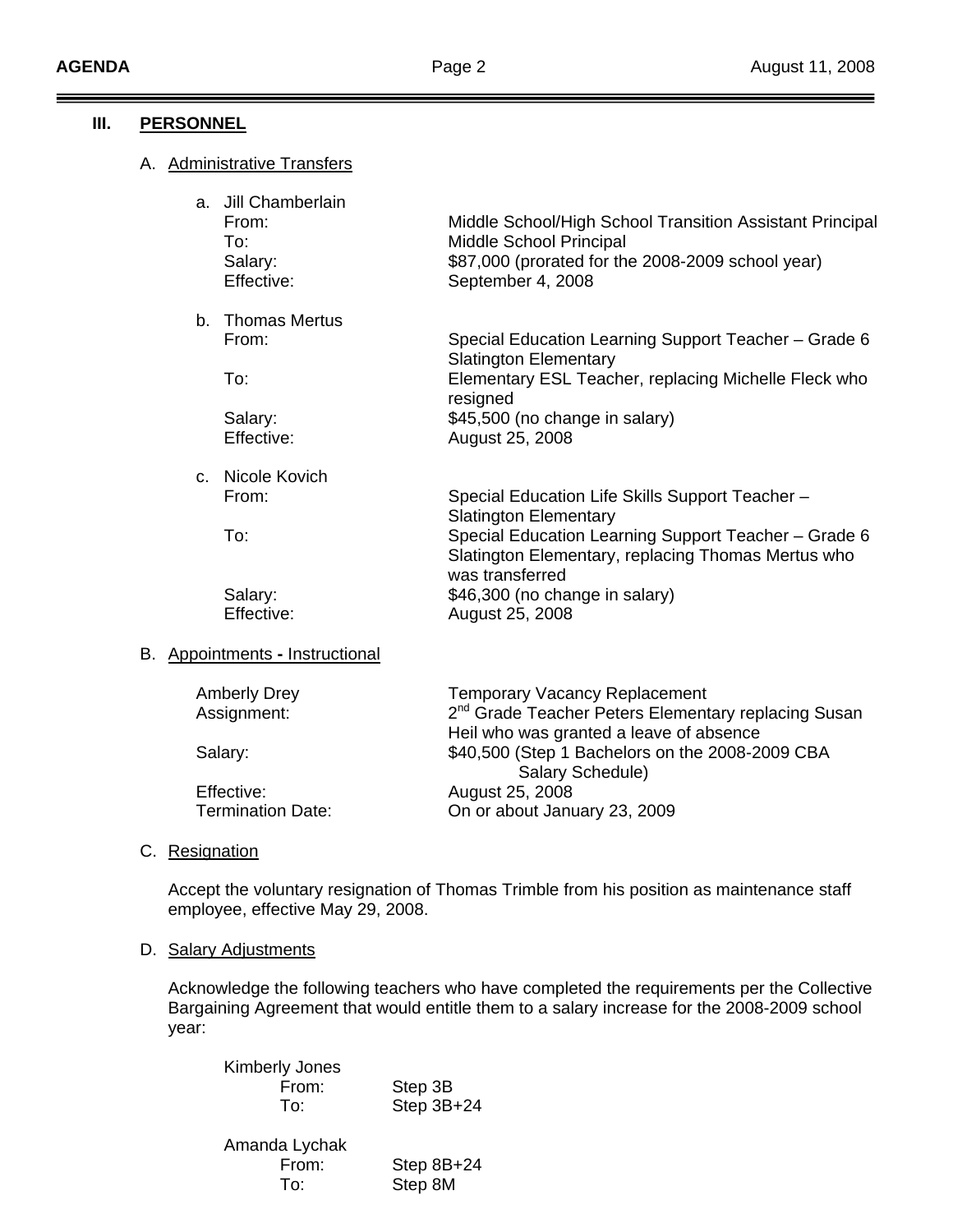## E. Substitute

## 1. Instructional

a. Approve the following individuals as substitute teachers for the 2008-2009 school year at the 2008-2009 substitute rate as approved on the Supplementary Personnel Salary Schedule:

Mary Breininger – Art K-12

- 2. Non-Instructional
	- b. Approve the following individuals as substitute cafeteria workers for the 2008-2009 school year at the 2008-2009 substitute rate as approved on the Supplementary Personnel Salary Schedule:

 Wendy Green Catherine Faenza\*

c. Approve the following individuals as substitute custodians for the 2008-2009 school year at the 2008-2009 substitute rate as approved on the Supplementary Personnel Salary Schedule:

Stephen Andrews

#### **IV. CONFERENCES**

**V. POLICY**

### **VI. CURRICULUM AND INSTRUCTION**

- **VII. OLD BUSINESS**
- **VIII. NEW BUSINESS**

# **IX. FINANCIAL**

- A. Approve the Following List of Bills:
	- 1. General Fund months of June and July
	- 2. Cafeteria Fund month of June and July
	- 3. Capital Projects month of June
	- 4. Athletic Fund month of June
	- 5. MS Student Activity Account month of June
	- 6. HS Student Activity Account months of May, June and July
	- 7. HS Scholarship Account months of May and June
- B. Approve to accept the bid from Edward Ziegler for the purchase of pine boards from the high school gymnasium bleachers. Mr. Ziegler's total purchase price is \$208.00.
- C. Approve to accept the bid from Donald Gogel for the purchase of plywood from the high school gymnasium bleachers. Mr. Gogel's total purchase price is \$141.00.
- D. Approve the awarding of bid for Dixie Chopper Model #3060 to American Lawn Equipment at a cost of \$7,769.00.